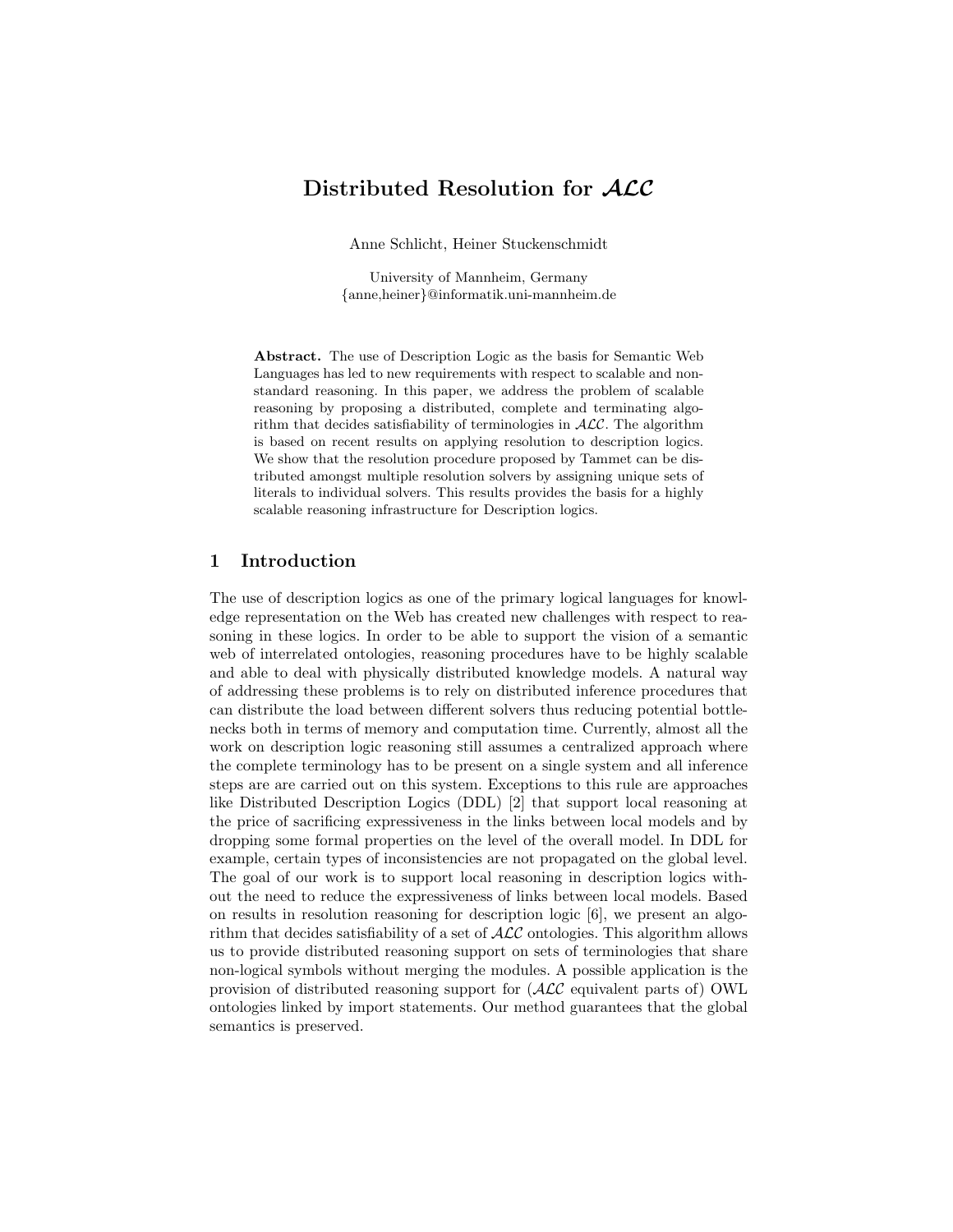The contribution of this paper is twofold: (1) We identify general requirements for a resolution procedure needed to guaranteeing soundness and completeness. (2) we show that the resolution method proposed in [6] satisfies these requirements. The paper is organized as follows: after a brief discussion of related work in the remainder of this section, we first explain the general idea of distributing standard resolution and discuss the problems that have to be solved for guaranteeing completeness. We then discuss ordered resolution as a adequate basis for distribution and its adaptation to  $\mathcal{ALC}$  knowledge bases. Finally, we discuss implementation issues of our algorithm as well as possible optimizations.

#### 1.1 Related Work

Modular DL Reasoning Current approaches to distributed reasoning on description logic mostly rely on tableaux methods. Distribution by solving the two choices of nondeterminitic tableaux rules in parallel is difficult as it hampers the application of optimization and blocking strategies. Instead most distributed tableaux approaches try to identify all possible conflicts, i.e. all axioms that might follow from another module and would cause a contradiction and send these as queries to the other modules. So far, this is only done for links with rather restricted expressiveness between the modules.

The most prominent actually distributed T-Box reasoning implementation for ontologies Distributed Description Logic (DDL) [2] supports only a special type of links (called bridge rules) between ontologies. The local domains have to be disjoint, i.e. there is no real subsumption between elements of different modules. Like DDL,  $\mathcal{E}\text{-}\text{connections}$  [3] treat local domains as disjoint and do not support subsumption relations between modules. The same authors are working on a modular ontology framework based on *Conservative Extensions* [5]. This framework, however, does not allow complex interactions between axioms in different modules. This allows the authors to work with local reasoning without any communication between the modules. We think that this approach overshoots the mark and poses too many restrictions on the way axioms might be distributed across different sites.

Distributed Resolution Methods Resolution is used by all successful FOL provers. Approaches to distributed first order reasoning are motivated by efficiency considerations, performance is improved by using multiple processors in parallel.  $Roo[4]$ , for example, is a parallelization of the widely (re)used first order reasoner Otter.

Parallelization differs from the distribution setting, while the former usually uses a shared memory, the latter constitutes a physical separation of modules and resulting higher communication costs. Partition-Based Reasoning [1] is a distributed resolution strategy that requires local reasoning to be complete for consequence finding. The requirement inevitably causes derivation of much more clauses than necessary for refutation. Nevertheless the method was shown to speed up some resolution strategies in a parallel setting without communication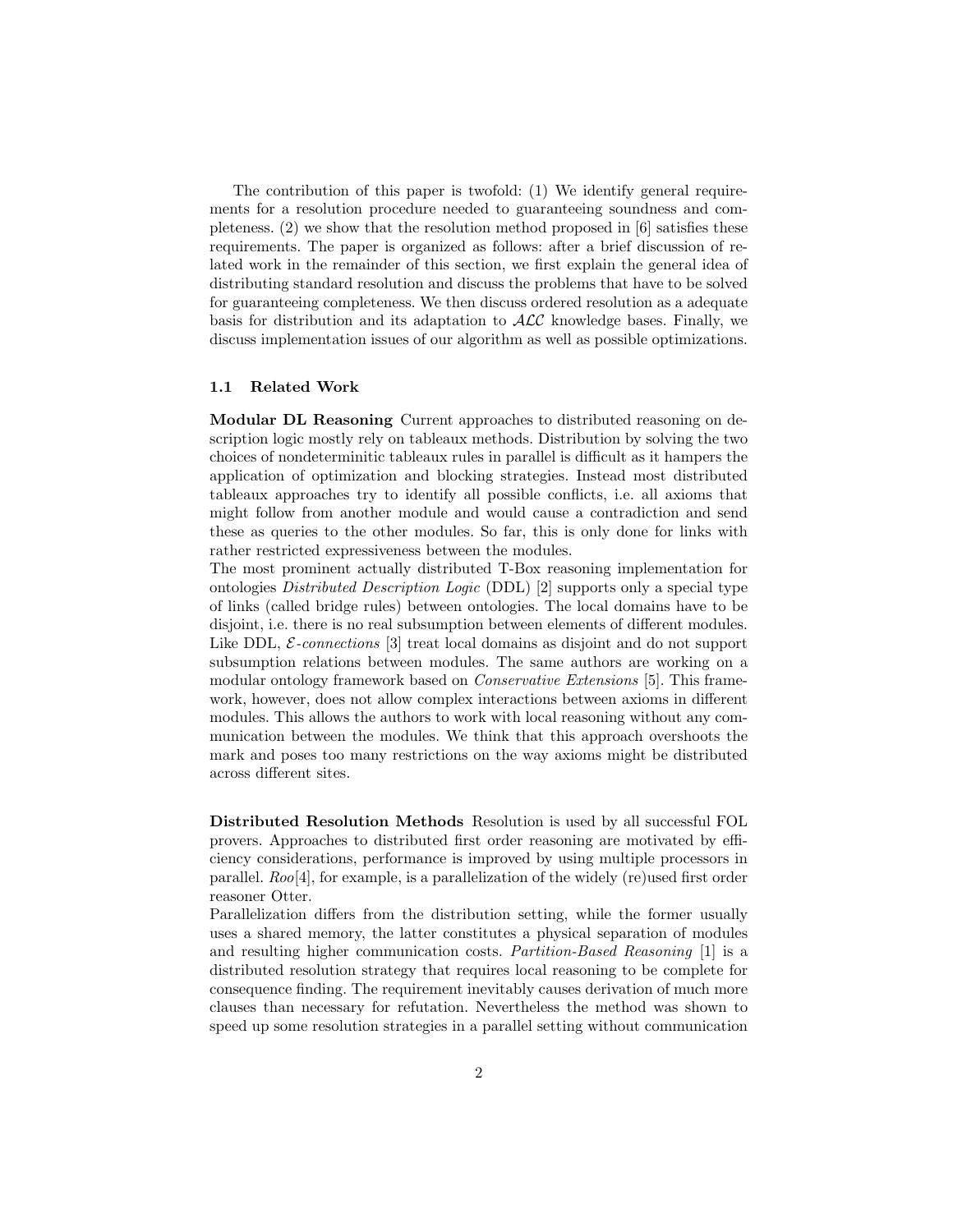costs. The requirement of being complete wrt. consequence finding means that we cannot directly apply this approach to description logics as to the best of our knowledge, there is no method that satisfies this requirement for  $ALC$ .

Resolution for Description Logics The main problem with applying FOL approaches for DL is that termination is not guaranteed. Although DL is a decidable fragment of FOL, causing a FOL reasoner to terminate on DL input requires considerable adaption of the algorithm. This paper is based on resolution methods introduced to description logics by [7] that decide satisfiability. The algorithm we present can be seen as a distributed version of the algorithm for deciding  $\mathcal{ALC}$  satisfiability described in [6].

# 2 Distributed Standard Resolution

Analyzing the applicability of the Partition-Based Reasoning approach of [1] to description logic revealed that the only way to avoid redundant derivations is to perform the same tasks as a common resolution reasoner instead of connecting a set of blackbox reasoners. Therefore, the basic idea proposed in this paper is to distribute common standard resolution by allocating each derivation step to a unique site in the distributed system. We assume a DL knowledgebase transformed into first order clauses and give an allocation function that maps each occuring clause to the specific module that contains this clause. In general, a complete calculus could require an allocation relation that is not functional but contains pairs  $(c, m_i), (c, m_j)$  allocating some clause c to two different modules  $m_i$  and  $m_j$ . Modules are thus sets of clauses that can be derived from the given knowledge base. Different ontologies that share terms (e.g. one ontologie uses a concept defined in another ontology) can be considered as modules, too. The ontologies can be translated into clauses seperately and an allocation relation can be defined for allocating newly derived clauses to modules.

**Definition 1 (Resolution).** For literals  $A, \neg B$  clauses  $C \vee A, D \vee \neg B$ 

Resolution 
$$
\frac{C \vee A \quad D \vee \neg B}{C \sigma \vee D \sigma}
$$

where  $\sigma$  is the most general unifier of A and B.

Resolution is a sound and complete calculus for deciding satisfiability of first order theories. However, additional rules are necessary for obtaining a decision procedure that potentially terminates on realistic input. Most important in practice are reduction rules, that delete redundant clauses and thereby reduce the options for new derivations.

In this paper we focus on the distribution of derivation, because reduction can be constricted without sacrificing completeness. We expect that local reduction (i.e. deleting clauses that are redundant wrt. the module they are contained in) is sufficient in practice. Inter-module reduction is discussed briefly in section 5.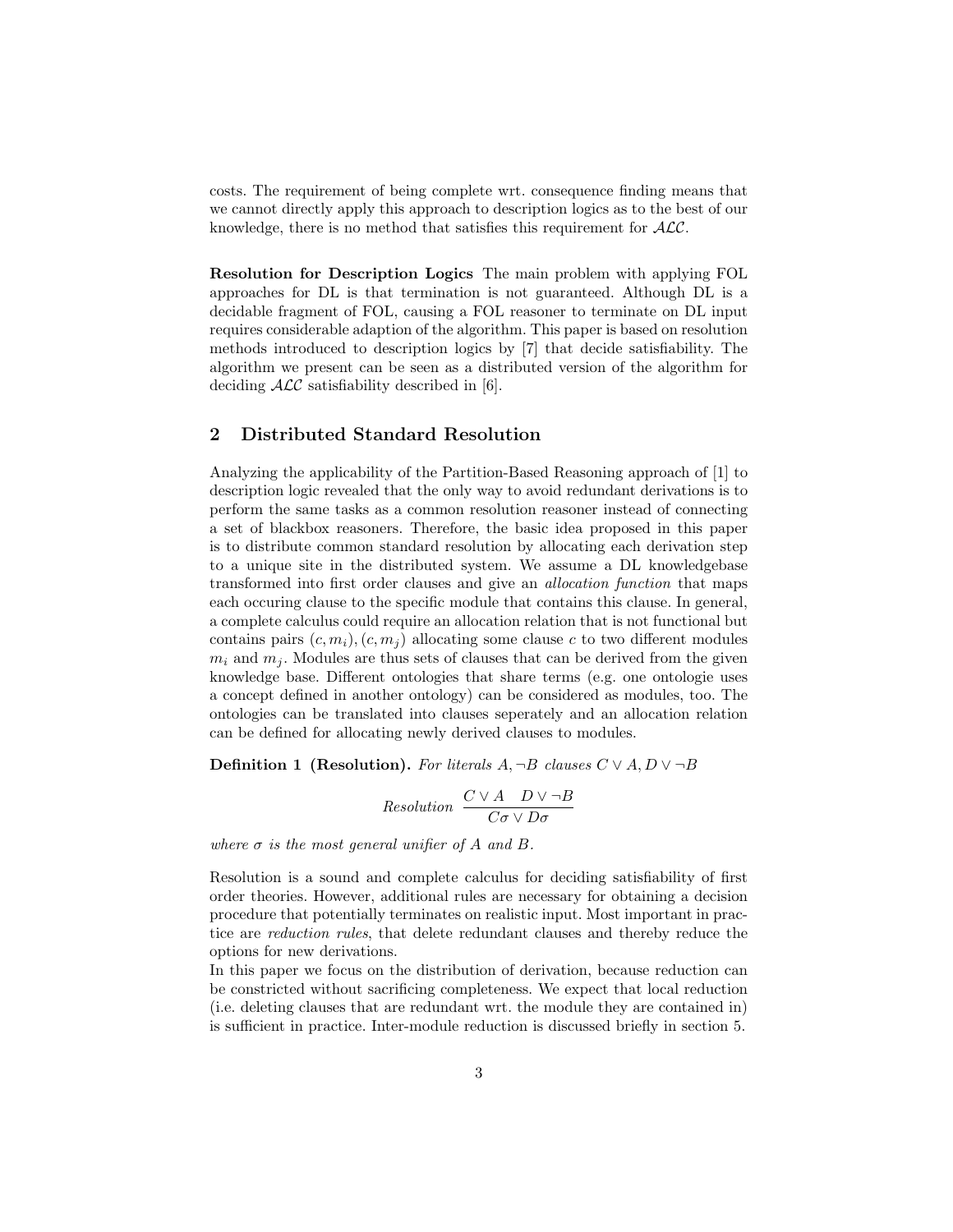Definition 2 (Distributed Resolution). For a given resolution calculus R and allocation function a, the corresponding distributed calculus is obtained by adding the restriction  $\exists m : a(P_1, m), \ldots, a(P_n, m)$  to every rule  $\frac{P_1, \ldots, P_n}{D}$  with premises  $P_i$ ,  $i = 1...n$ .

For rules with only one premise this restriction is trivially true and may be omitted. These restrictions constitute a seperation into modules. Implementation is realized by connecting a set of standard reasoners:

- Every module is saturated seperately
- Newly derived clauses are propagated according to the allocation relation

The system stops if the empty clause is derived in one of the modules or all are saturated. In difference to the centralized case, a module that is saturated locally may have to continue reasoning once a new clause is propagated from another module.

## 2.1 Distributed Resolution Challenge

In general, clauses might have to be allocated to more than one module to make sure that the premises of every derivation step are allocated to the same module. In order to achieve an efficient method, we have to avoid duplication and allocate every clause to as few sites as possible. Even if we assume the case of only two modules where each may use terms defined by the other distributing standard resolution might cause most of the axioms in inferences be copied to the other module. To make sure that every pair of clauses that can be resolved with each other meets in a module, we need to send all clauses containing a foreign term (i.e. a term defined in the other module) to the other module. Unfortunately the resolvent of clauses from different modules is very likely to contain terms from both modules that were only used locally before, thus it has to be copied to both modules. If we extend the approach to multiple modules we can expect further increase of the number of duplicates. Nevertheless, we will show that it is possible to define a distributed resolution method for ALC that is sound and complete, and terminates. It does not require duplication of axioms, every clause is allocated to exactly one module.

# 3 Ordered Resolution

The distributed reasoning algorithm we propose relies on a special parameterization of ordered resolution. Intuitively, the idea of ordered resolution is to derive a certain clause only once and not in different ways. If at a point in the derivation process one clause could be resolved on multiple literals with multiple other clauses (one for each literal) it is not necessary to try all permutations of the literal sequence. Instead the literals are ordered and only one sequence of derivations is executed. Moreover some steps can be combined to a single inference (hyperresolution) because the intermediate results are redundant, resulting in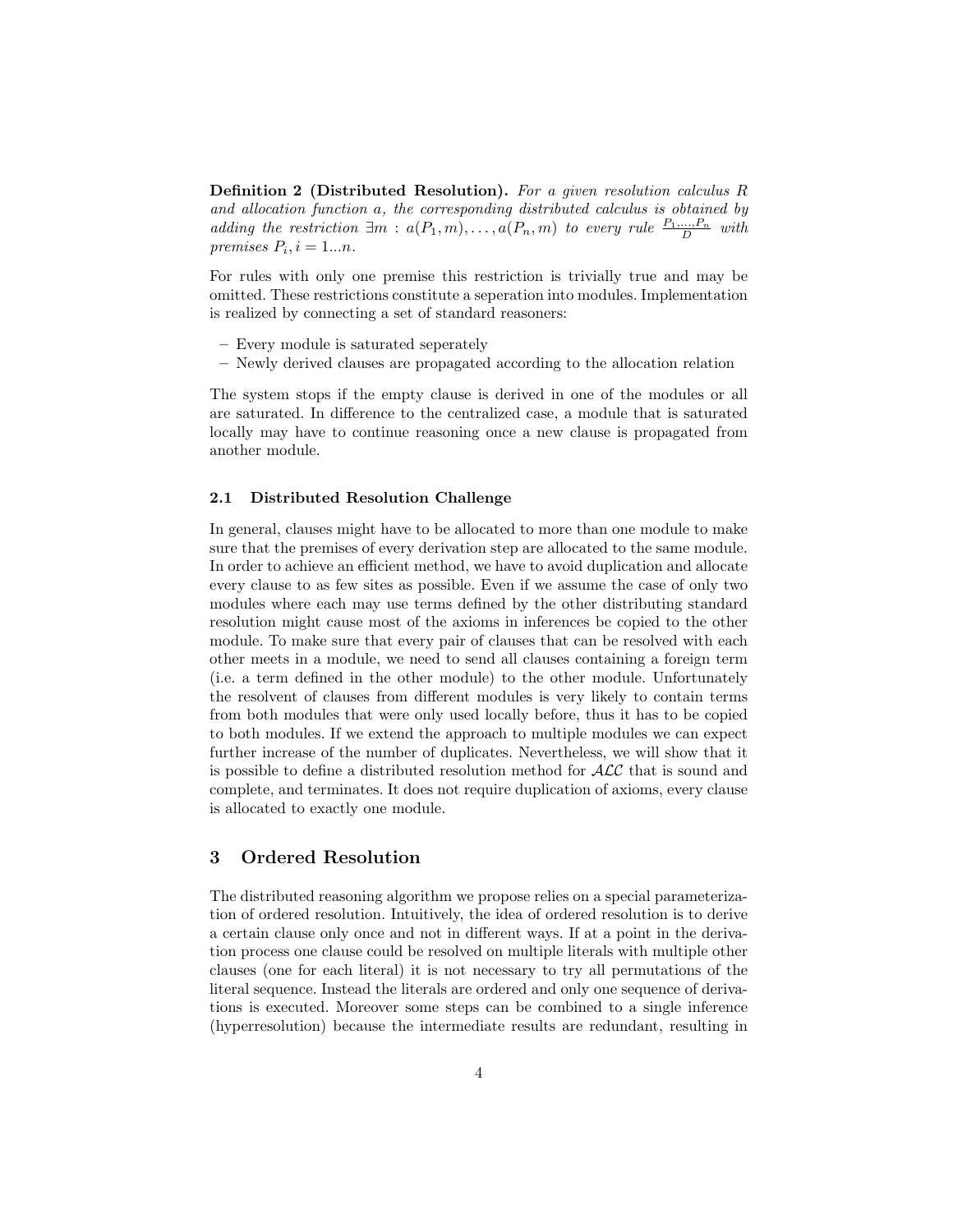an additional speed up.

Ordered resolution depends on two parameters that can be modified to improve performance e.g. for restricted subsets of first order logic like description logic. First paparmeter is the order of literals (for defining the maximal literals) that can be defined on top of an order of predicate symbols, function symbols and constants. The second parameter is the selection function that maps every clause C to a subset  $S(C)$  of it's negative literals. Essentially the selection function changes the order of literals in a clause, the selected literals are moved to the front. In addition, the combination of multiple inferences for skipping redundant intermediate results (i.e. hyperresolution) is controlled by selection.

We use ordered resolution in combination with positive factoring. The two rules can be combined with hyperresolution into one inference but for the sake of simplicity we use the seperate notation.

#### Definition 3 (Ordered Resolution).

Ordered resolution:

| $C \vee A$ $D \vee \neg B$<br>$C\sigma \vee D\sigma$ | 1. $\sigma$ is the most general unifier of A and B<br>2. either B is selected in $D \vee \neg B$ or else nothing is<br>selected in $D \vee \neg B$ and $B\sigma$ is maximal w.r.t. $D\sigma$<br>3. Ao is strictly maximal with respect to $C\sigma$<br>4. nothing is selected in $C\sigma \vee A\sigma$ |
|------------------------------------------------------|---------------------------------------------------------------------------------------------------------------------------------------------------------------------------------------------------------------------------------------------------------------------------------------------------------|
| <i>Positive factoring:</i>                           |                                                                                                                                                                                                                                                                                                         |
| $C \vee A \vee B$<br>$C\sigma \vee A\sigma$          | 1. $\sigma$ is the most general unifier of A and B<br>2. Ao is maximal with respect to $C\sigma \vee B\sigma$<br>3. nothing is selected in $C\sigma \vee A\sigma \vee B\sigma$                                                                                                                          |

For the first rule,  $(C \vee A)$  is the side premise and  $(D \vee \neg B)$  is main premise. Compared to unrestricted resolution, many derivations are skipped in ordered resolution. A literal A that is not selected in a clause C can only be resolved upon if nothing is selected in the clause and  $A\sigma$  is maximal.

#### 3.1 Adaptation to DL

The problem with applying first order methods for DL is loosing decidability. A DL-ontology input to a complete first order reasoner will not terminate in general. [7] showed that using ordered resolution, decidability of  $\mathcal{ALC}$  can be preserved by transforming the ontology into a special normal form.

**Definition 4 (Description Logic Resolution).** With  $R_{DL}$  we denote the following reasoning method: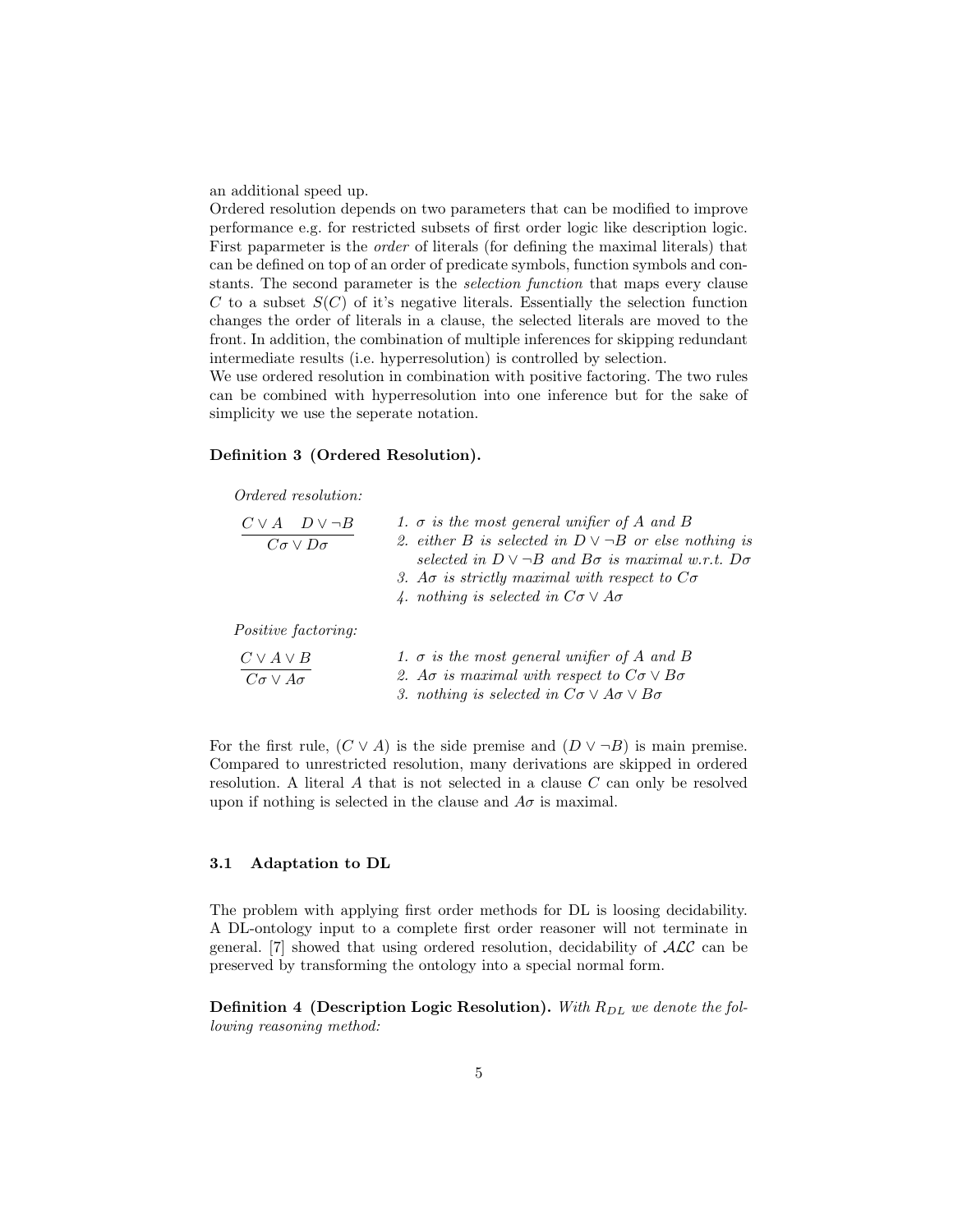- Clausification Before skolemization the DL concept definitions are replaced by their definitorial form<sup>1</sup>.
- Rules The resolution rules applied are ordered resolution and positive factoring.
- Ordering The literal ordering is a lexicographic path ordering (definition below) based on a total precedence  $>$  with  $f > P > \neg$  for every function symbol f and predicate symbol P. (This implies that  $R(x, f(x)) > \neg C(x)$ and  $D(f(x)) > \neg C(x)$ , for all function symbols f, and predicates R, C, and  $D.$ )
- Selection The selection function selects every negative binary literal in each clause.

#### Definition 5 (Lexicographic Path Ordering).

A lexicographic path ordering (LPO) is a term ordering induced by a well-founded strict precedence > over function, predicate and logical symbols, defined by:  $s = f(s_1, \ldots, s_m) \succ g(t_1, \ldots, t_n) = t$  if and only if at least one of the following holds

- (i)  $f > g$  and  $s > t_i$  for all i with  $1 \leq i \leq n$
- (ii)  $f = g$  and for some j we have  $(s_1, \ldots, s_{j-1}) = (t_1, \ldots, t_{j-1}), s_j \succ t_j$  and  $s \succ t_k$  for all k with  $j < k \leq n$

(iii)  $s_j \geq t$  for some j with  $1 \leq j \leq m$ 

LPOs have the subterm property, i.e.  $E[E'] \succ E'$  for every expression E. Furthermore, if  $>$  is total, the LPO induced by  $>$  is total on ground terms.

**Theorem 1 (** $R_{DL}$  **complexity).** For an ALC knowledge base KB, saturating its definitorial form by  $R_{DL}$  decides satisfiability of KB and runs in time exponential in KB.

For the proof see [7].

# 4 Distributed Ordered Resolution

Intuitively, the idea for distributing resolution is

- Every module "hosts" a subset of the literals, i.e. it is responsible for all inferences resolving upon one of these literals.
- Every (derived or stated) clause is moved to modules that host a resolvable literal.

Essential for distributing resolution without duplicating clauses and derivations is to reduce the number of modules that may be responsible for the next derivation to a single module i.e. to define the resolution method in such a way that there is a unique resolvable literal for every clause. Note that literals can be allocated to modules based on their top symbol and a partitioning of symbols.

 $1$  Due to limited space we refer to [6], chapter 4.3 for definition. Intuitively, the definitorial form can be seen as contrary of unfolding, it splits up nested axioms into simple ones by introducing new concepts.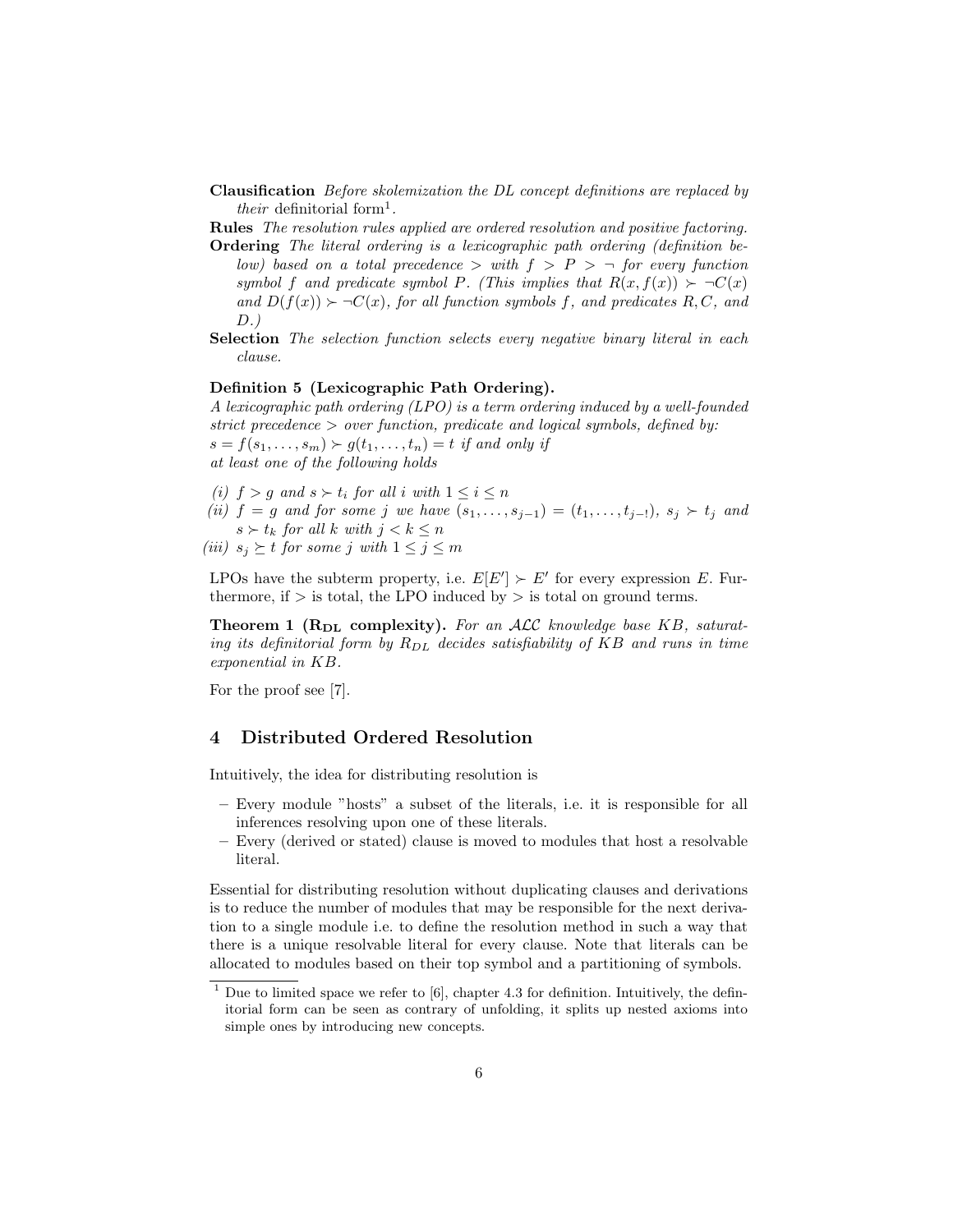## 4.1 Resolvable Literals of a Given Clause

For defining a resolution method that is complete for this communication strategy, we investigate the options for using a given clause in an inference. The first thing we discover from the definition of ordered resolution is that a clause can only be main premise and not side premise if some literal is selected by the selection function. By exploiting the other requirements we obtain the following decision tree (Assuming the decision on the resolvable literal is not affected by unification).



Resolution options for a given clause

If nothing is selected, only a maximal literal can be resolved. If there are multiple maximal literals, then the clause cannot be a side premise. Problematic are multiple negative maximal literals because any of them can be the resolved literal in the next derivation. If all multiple maximal literals are positive only factoring is possible because the clause can neither be a side premise nor a main premise. A given clause can never be side premise and main premise at same time (in different inferences). If the selection function is empty, the first branch on the right is pruned. If the order is total, the branch in the middle is pruned. By exploiting the effects of the selection and ordering on the clause tree, two problematic cases are identified:

- $\star$  Multiple selected literals: If literals from different modules are selected, we cannot allocate the inference to one module.
- $\star\star$  Multiple negative maximal literals, none selected: We have to send the clause to every module that is responsible for derivations resolving upon one of these literals.

Never selecting literals hosted by different modules conflicts with selecting all negative binary literals like required by  $R_{DL}$ . Using a total order on literals would avoid the second problem but, even with a total precedence on symbols LPO might be only total on ground literals. Before we address these problems, we make sure that the assumption we made for building the clause tree is true.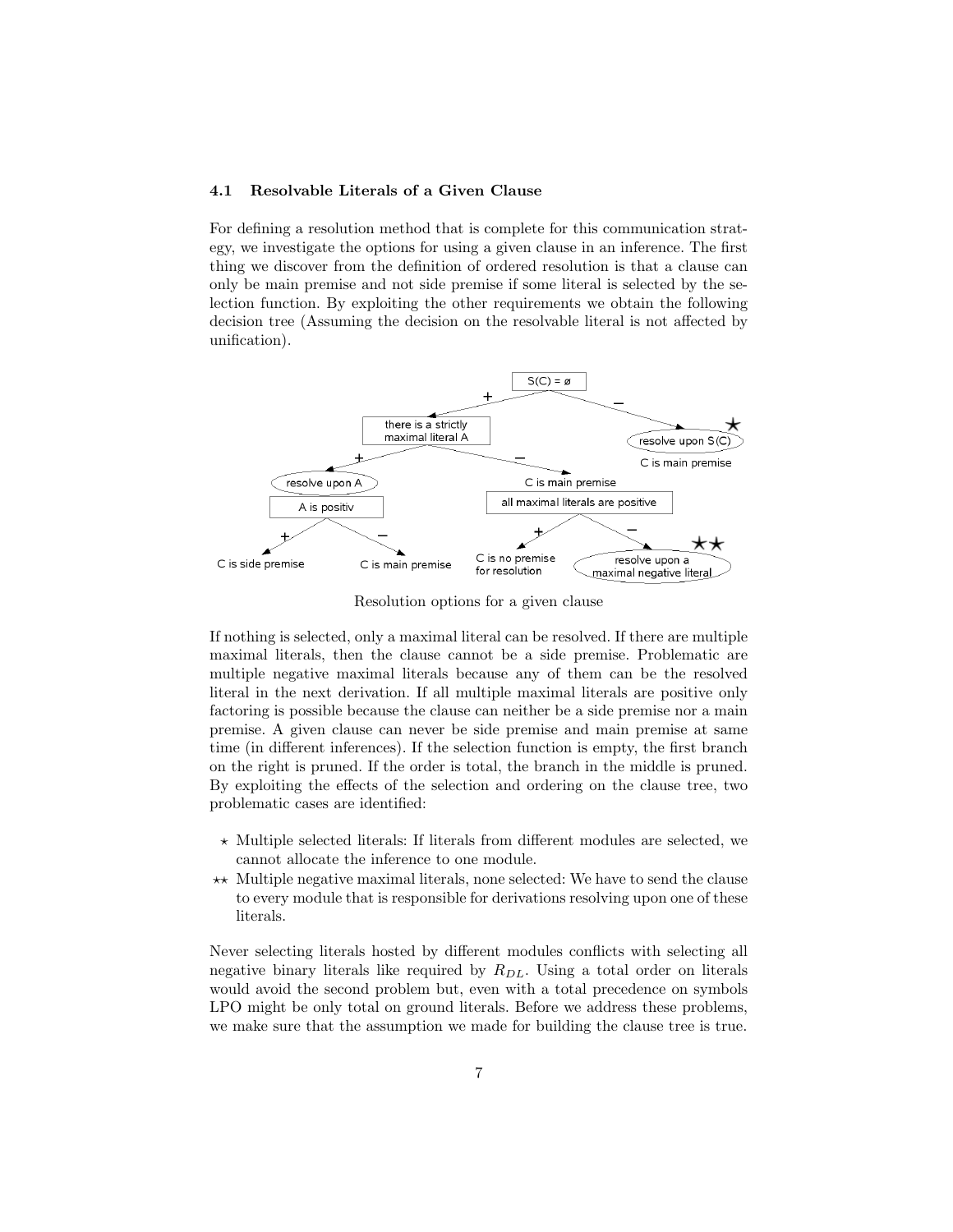#### 4.2 Invariance of Resolvable Literals

The decision tree can only be applied if the resolvable literals for each clause are not changed by unification. The definition of ordered resolution requires each resolved atom  $A\sigma$  to be (strictly) maximal with respect to  $D\sigma$  (C $\sigma$ ) but this does in general not imply that  $A$  is (strictly) maximal w.r.t. the premise before substitution. For some definitions of selection, unification might also affect the literals to be selected. Fortunately, in the resolution method presented by [6] for  $ALC$ , the types of clauses are restricted to five different types and the occuring substitutions are very simple. Furthermore, the selection function is independent of unification. For these clauses depicted below we can show, that  $A\sigma$  is (strictly) maximal w.r.t. its clause iff A is (strictly) maximal w.r.t. its clause.

|                | clause type                                             | type of resolvable literal |
|----------------|---------------------------------------------------------|----------------------------|
| 1.             | $R(x, f(x)) \vee \mathbf{P}(x)$                         | R(x, f(x))                 |
| $2\mathrm{a}$  | $\mathbf{P}(x)$                                         | $(\neg)P(x)$               |
| 2 <sub>b</sub> | $\mathbf{P_1}(f(x)) \vee \mathbf{P_2}(x)$               | $(\neg)P(f(x))$            |
| 3              | $\neg R(x,y) \vee \mathbf{P_1}(x) \vee \mathbf{P_2}(y)$ | $\neg R(x,y)$              |
| 4              | P(a)                                                    | $(\neg)P(a)$               |
| 5              | $(\neg)R(a,b)$                                          | $(\neg)R(a,b)$             |

In the above table  $P(t)$  (where t is a term) denotes a possibly empty disjunction of the form  $(\neg)P_1(t)\dots(\neg)P_n(t)$ .  $\mathbf{P}(\mathbf{f}(x))$  denotes a possibly empty disjunction of the form  $\mathbf{P}_1(f_1(x)) \dots \mathbf{P}_m(f_m(x))$ . Note that this definition allows each  $\mathbf{P_i}(f_i(x))$  to contain positive and negative literals. We choose a slightly different notation of the  $\mathcal{ALC}$  clauses with the type 2 clauses subdivided because the resolvable literal is of type  $P(f(x))$  if one exists and otherwise  $P(x)$ .

Analysing all possible types of inferences among these clause will reveal that in all cases the resolvable literals can be determined prior to substitution. This is obvious for clauses of type 5 (they are unit clauses) and of type 4 because nothing is substituted in these clauses. Furthermore clauses of type 3 contain a selected literal, i.e. the negative binary literal of type  $\neg R(x, y)$ . For the remaining clauses of type 1 and 2 we show that we can determine the maximal literal of a clause prior to any substitution.

Lemma 1 (Invariance of Maximality). If a set of  $\mathcal{ALC}$  clauses is resolved applying  $R_{DL}$ , the maximal literal of a clause of type 1 or 2 is independent of unification.

*Proof.* To prove the lemma we apply the definition of the ordering used for  $R_{DL}$ , i.e. a LPO (see Definition 5) based on a precedence  $>$  of function  $(f)$ , predicate  $(P)$  and logical symbols with  $(f > P > \neg)$ . We demonstrate for any literals A and B of a clause of type 1, 2a or 2b and for all possible substitutions  $\sigma$ that  $A\sigma > B\sigma$  if and only if  $A > B$ . Possible substitutions are of the form  $x \to a$ ,  $x \to y$  and  $x \to f(y)$ . They do not get more complicated because the definition of the ordering impedes substitution of variables that are arguments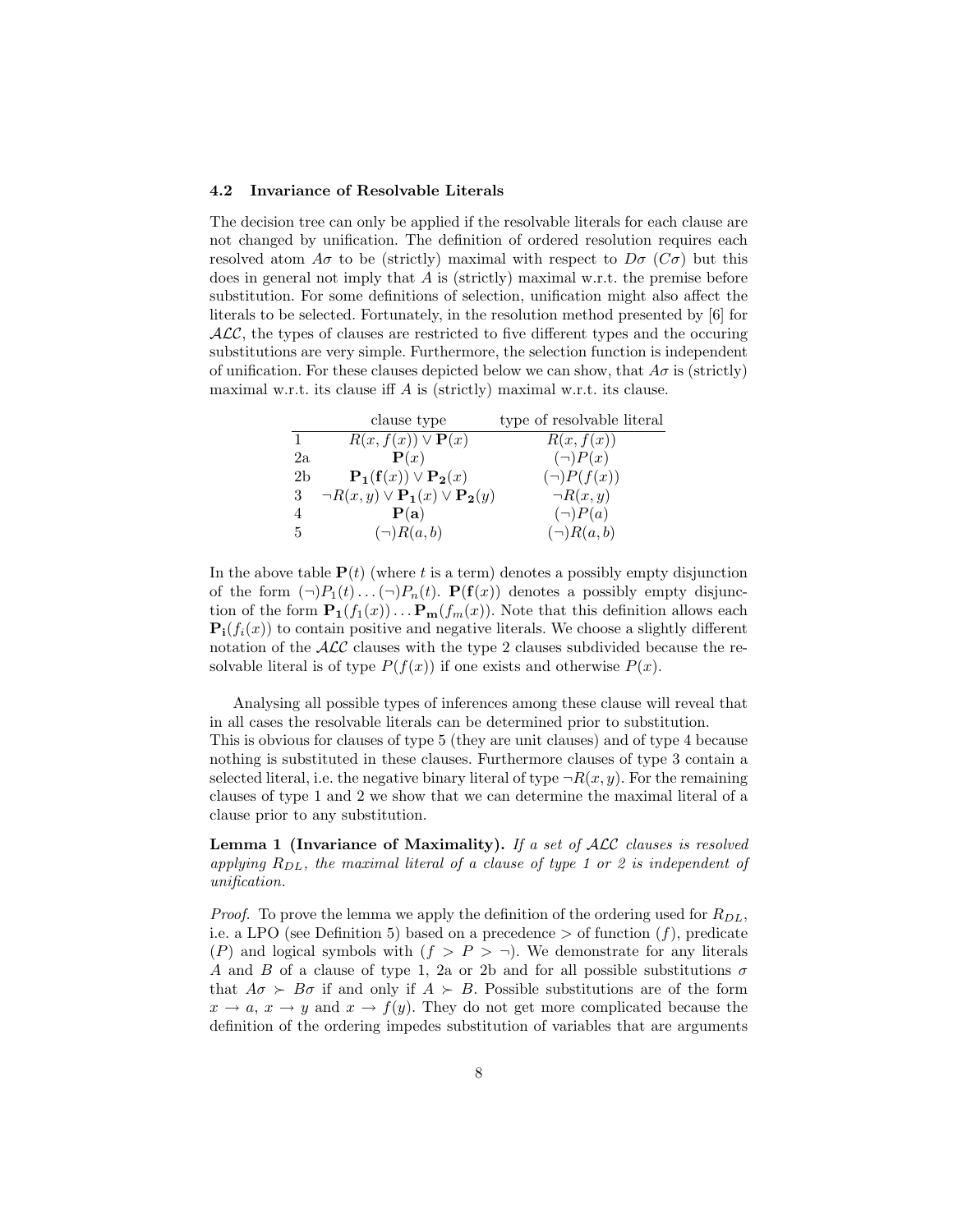of functions. E.g.  $P_1(x)$  will only be unified with  $P_2(f(y))$  if no function symbol is contained in the same clause. Without loss of generality we restrict the proof to positive literals, because for every literal  $A, \neg A \succ A$  and there is no literal B with  $\neg A \succ B \succ A$ .

- 1. The literal  $R(x, f(x))\sigma$  is maximal in clauses of type 1 independently of the substitution because  $f > P$  and  $f(x)\sigma \succ x\sigma$  (subterm property) and by (i)  $f(x)\sigma \succ P(x)\sigma$ . By (iii) follows  $R(x, f(x))\sigma \succ P(x)\sigma$ .
- 2a.  $P(x)\sigma \succ Q(x)\sigma$  iff  $P > Q$  independent of  $\sigma$  because (ii) and (iii) are not applicable and by the subterm property  $P(x)\sigma \succ x\sigma$ . Note that the same holds if predicate symbols are replaced by function symbols.
- 2b. Literals of type  $(\neg)P(f(x))$ , are larger than any literal of type  $P(x)$  independent of substitution by (iii) because  $f(x)\sigma \succeq Q(x)\sigma$ .

 $P(f(x))\sigma \succ Q(g(x))\sigma$  holds iff one of (i),(ii),(iii) hold i.e.  $(P > Q \wedge P(f(x))\sigma \succ$  $g(x)\sigma$ )  $\vee$   $(P = Q \wedge f(x)\sigma \succ g(x)\sigma)$   $\vee$   $f(x)\sigma \ge Q(g(x))\sigma$ . This is equivalent to  $(P > Q \wedge f = g) \vee f > g$  independent of substitution, because by (iii)  $(P(f(x))\sigma \succ g(x)\sigma$  iff  $f(x)\sigma \succeq g(x)\sigma$ ) and  $(f(x)\sigma \geq Q(g(x))\sigma$  iff  $f(x)\sigma \succ q(x)\sigma$ .

Hence, the resolvable literals of a clause are not affected by any possible substitution. Maximality of a literal in a clause with nothing selected can be computed prior to unification.

Actually the proof of Lemma 1 establishes a stronger result for  $R_{DL}$ . The list of clause types on the one hand and the biconditionals  $P(x)\sigma \succ Q(x)\sigma$  iff  $P > Q$ and  $P(f(x))\sigma \succ Q(g(x))\sigma$  iff  $(P > Q \wedge f = g) \vee f > g$  on the other hand yield the following corollary.

## Corollary 1.

Saturating an ALC knowledge base by  $R_{DL}$ , 1) the selection function never selects more than one literal and 2) the order is total on the literals of a clause that are not selected.

This solves exactly the problems marked by \* and \*\* in the clause decision tree. Thus, there is a unique resolvable literal for every clause  $c$  independent of substitution and a unique module  $m(c)$  that is responsible for resolving upon this literal.

Theorem 2 (Completeness of Distributed Resolution). Distributed Ordered Resolution is a complete, terminating procedure for deciding ALC satisfiability.

*Proof.* The theorem follows from the properties of centralized  $R_{DL}$  (Theorem 1) and Lemma 1. Factoring is not affected by distribution because it is applied to single clauses. Assume the empty clause is not derived from an unsatisfiable KB by distributed ordered resolution and consider the first inference in the corresponding centralized reasoner that does not occur in the distributed version. The literal that is resolved upon is hosted by a single module. By Lemma 1 this literal is identified to be the unique resolvable literal of each premise when the premise is derived or read. Thus both premises are send to the same module that hosts the literal and the inference is carried out by local resolution.  $\Box$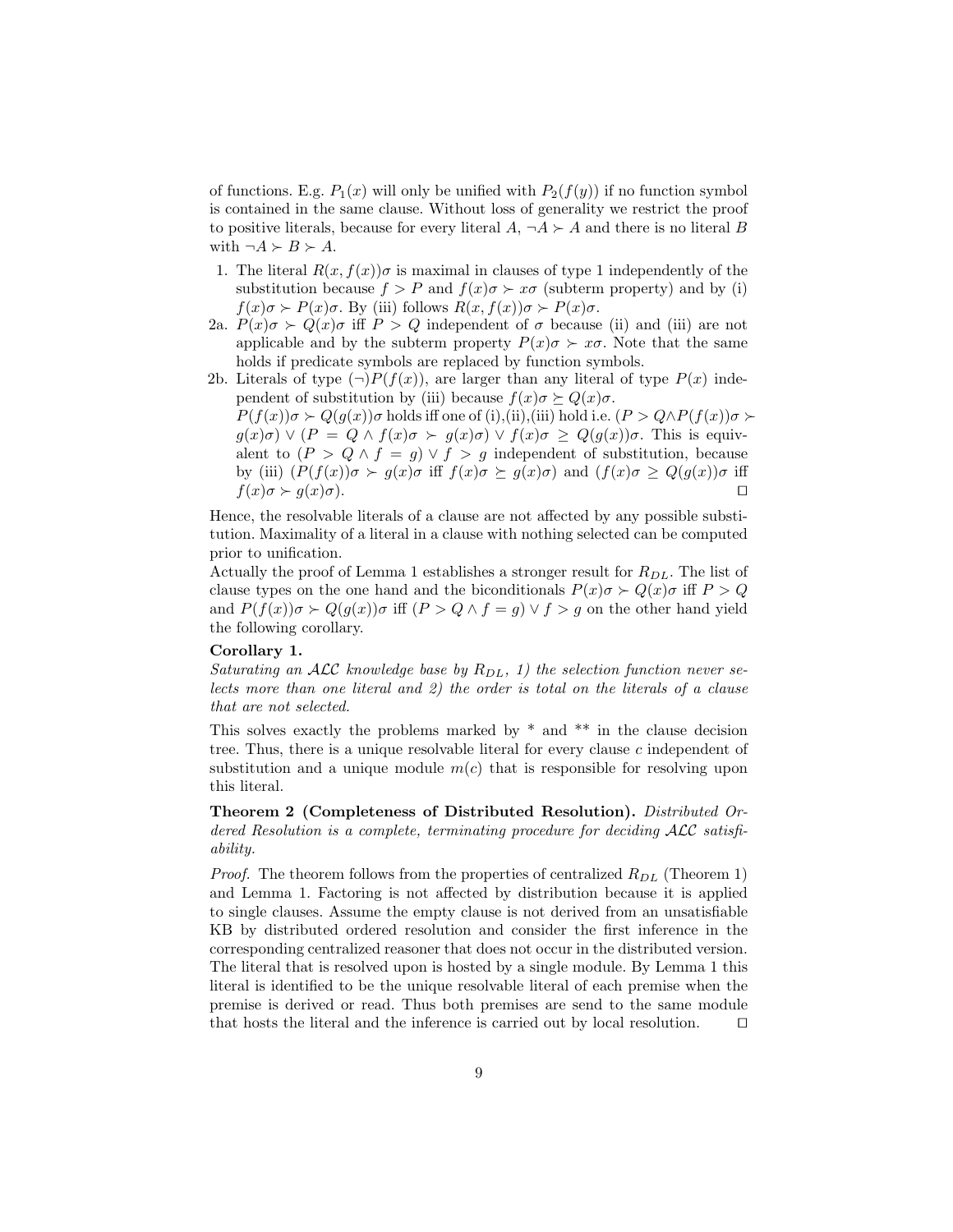# 5 Optimizations

### 5.1 Selection Function

The selection function defined for  $R_{DL}$  selects at most one literal. A derived clause is very likely to be moved to another module. It would be more efficient to select local literals first. Moreover, if we select multiple literals, we can combine multiple inferences to a so called hyperresolution inference and skip redundant intermediate results. By taking a closer look at the requirements necessary to make sure that the set of  $\mathcal{ALC}$  clauses is closed under  $R_{DL}$ , we can improve the selection function as follows:

### Definition 6 (selection2).

- 1. Select nothing from clauses of type 1 and 5
- 2. From type 3 clauses select the negative binary literal.
- 3. From clauses of type 2b select the maximal number of negative literals of type  $P(f(x))$  hosted by a single module.
- 4. From clauses of type 2a and 4 select the maximal number of negative literals hosted by a single module.

We may not select all local literals but selecting all literals hosted by one module has a similar effect. First the clause is moved to that module, but then all local literals are solved in the next inference.

## 5.2 Reduction

The most important reduction technique is the deletion of clauses that are subsumed by another clause. Deleting newly derived clauses that are subsumed is forward subsumption, backward subsumption refers to the deletion of clauses that are subsumed by a newly derived clause. The naïve approach to distributed subsumption would be to propagate new clauses to all modules that host one of its literals for forward subsumption checks and send it to modules that are responsible for literals equal or smaller than the resolvable literal of the new clause for backward subsumtion.

Fortunately we can again take advantage of the clause typology. Of all different clause types only type 2a can be subsumed by a clause of different type, every other clause can only be subsumed by a clause of the same type. Thus, by indexing the clauses with their types we can skip a large part of the subsumption tests.

# 6 Summary

We addressed the problem of improving the scalability of description logic reasoning by proposing a distributed resolution method for  $\mathcal{ALC}$  terminologies. The algorithm extends ordered resolution with a method for assigning clauses to a unique location at which all possible resolution steps are executed by a local